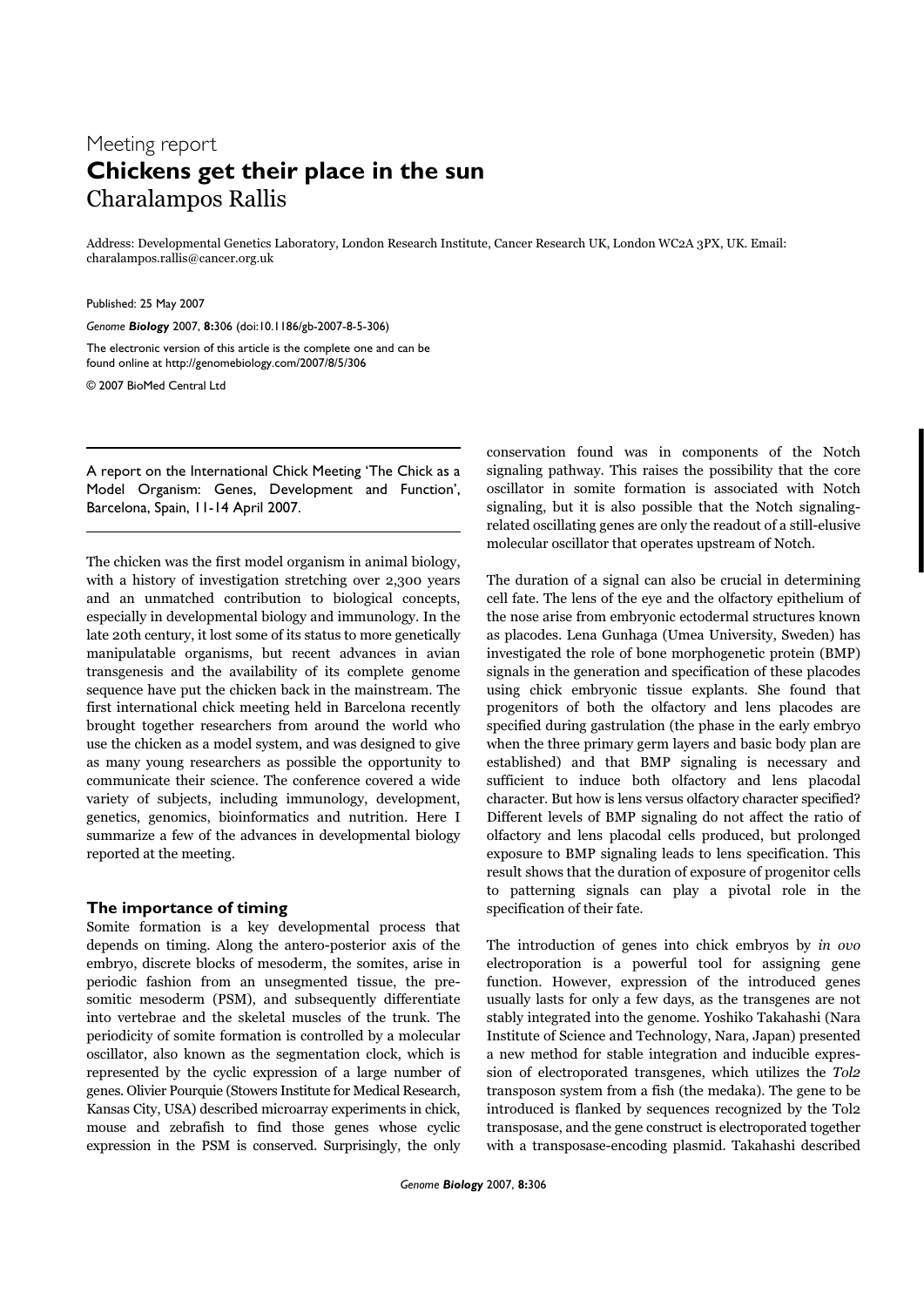the stable integration of a green fluorescent protein (GFP) transgene in several tissues, including somitic mesoderm, retina and limb bud. GFP expression also persisted to late stages of development. To achieve conditional expression, the Tol2 system was combined with the tetracycline-inducible (tet-on) system. In this case, the introduced gene remains inactive until the administration of doxycycline, an analog of tetracycline. Three plasmids are co-electroporated. The first carries a constitutively expressed Tol2 transposase gene. The second contains the transgene under the control of a tetracycline-responsive element (TRE), with the whole construct flanked by Tol2 sequences to ensure integration. The third plasmid encodes a constitutively expressed gene for the rtTA transcription factor (which is required for expression from the TRE promoter), again flanked by Tol2 sequences. This system allows the expression of introduced genes to be induced late in embryogenesis, and thus enables the study of genes implicated in later stages of organogenesis.

#### **Chick limb development**

The chick has long been a model for studying all aspects of limb development. Ana Certal (Instituto Gulbenkian de Ciéncia, Oeiras, Portugal) discussed the role of the potassium channel Erg1 in the regulation of cell proliferation and apoptosis during limb development. Erg1 transcripts are present early during limb initiation in both mouse and chick. Following limb induction, Erg1 is expressed in the progress zone of the limb bud, and later in the interdigital spaces and the phalanges during digit development. Knockdown of Erg1 expression by RNA interference (RNAi) at early stages of limb development leads to either severely truncated or smaller limbs compared with untreated limbs. When Erg1 is knocked-down later, in the interdigital areas of 5-day-old embryos, the interdigital tissue did not regress, leading to "webbed" digits (syndactyly). Erg1 is thus a key player in limb induction, outgrowth and digit patterning. Certal's group is now investigating the functional relationships between Erg1 and proteins known to be important in these processes.

The protein Sonic hedgehog (Shh) is expressed in the zone of polarizing activity (ZPA) in the posterior ectoderm of the developing limb bud. Shh forms a posterior-to-anterior gradient and acts as a morphogen for the patterning of the limb bud. Marian Ros (Universidad de Cantabria, Santander, Spain) focused her talk on the role of BMP signaling in controlling the expression domain of Shh in the posterior and distal limb mesenchyme. Blocking of BMP signaling results in the expansion of the Shh expression domain in more proximal regions of the mesenchyme. Conversely, beads soaked in BMP implanted into the mesenchyme block Shh expression. Although the blocking effect is very fast (1-2 hours), protein synthesis is likely to be required. Further experiments showed that Wnt5a is a strong candidate for acting downstream of BMPs in the positioning of the Shh expression domain.

## **Neural crest cell development**

The vertebrate neural crest is comprised of cells of ectodermal origin that are generated between the prospective neural tissue (the neural plate) and the adjacent epidermis and migrate to numerous sites in the body following neurulation (neural tube formation) to give rise to a great diversity of cell types. Marianne Bronner-Fraser (California Institute of Technology, Pasadena, USA) presented recent results that describe an interconnected genetic network that controls the different stages of neural crest formation. Bronner-Fraser's group had previously shown that the signal protein Wnt6 is necessary and sufficient for induction of neural crest cells from neural plate, and that BMP signaling is also involved. More recently, she has found evidence that neural-crest specification involving Wnt and BMP signals takes place at an earlier stage, during gastrulation. She has found that Pax7, a paired homeodomain-containing transcription factor essential for neural crest specification, is expressed in chick epiblast during gastrulation and defines the region of the epiblast that is specified as neural crest. Wnt and BMP signals are required for Pax7 expression prior to neurulation. At later stages, Pax7 activates characteristic neural-crest genes such as *Bmi1*, a member of the polycombrepressive complex, which is important in keeping the cells in an undifferentiated state, and Sox10, a gene essential for neural crest-cell migration. Promoter analysis of Sox10 showed that it is a direct target of Pax7. Current work in Bronner-Fraser's group is focused on the recognition of downstream target genes of Snail2 which is esstential in neural crest development.

Tissues derived from neural-crest cells include skeletal and connective tissues in the head. Nicole Le Douarin (Collège de France, Paris, France) stressed that head structures are formed from neural-crest cells that do not express any Hox genes. Removal of the Hox-negative domain produced embryos that did not develop a head. Misexpression of Hox genes in this area produced the same result, indicating that the absence of Hox gene expression is a key factor in the pathway responsible for neural-crest-derived head structures. Le Douarin described transplantation and gain- and loss-of-function experiments showing that expression of the fibroblast growth factor FGF8 in the branchial arches is necessary and sufficient for head-structure formation. This expression is inhibited by BMP signaling, and she speculated that the absence of Hox gene expression in neural crest cells either prevents the expression of BMP family members or leads to the expression of the BMP antagonist Gremlin. Either way, BMP signaling is repressed, which allows the expression of FGF8 and the formation of the head structures.

The neurons of the enteric nervous system (ENS) originate from neural-crest cells migrating along the gut from the vagal and sacral regions of the embryo. Vagal neural-crest cells can migrate along the entire gut and contribute most of the ENS. Sacral neural-crest cells give rise to a small number